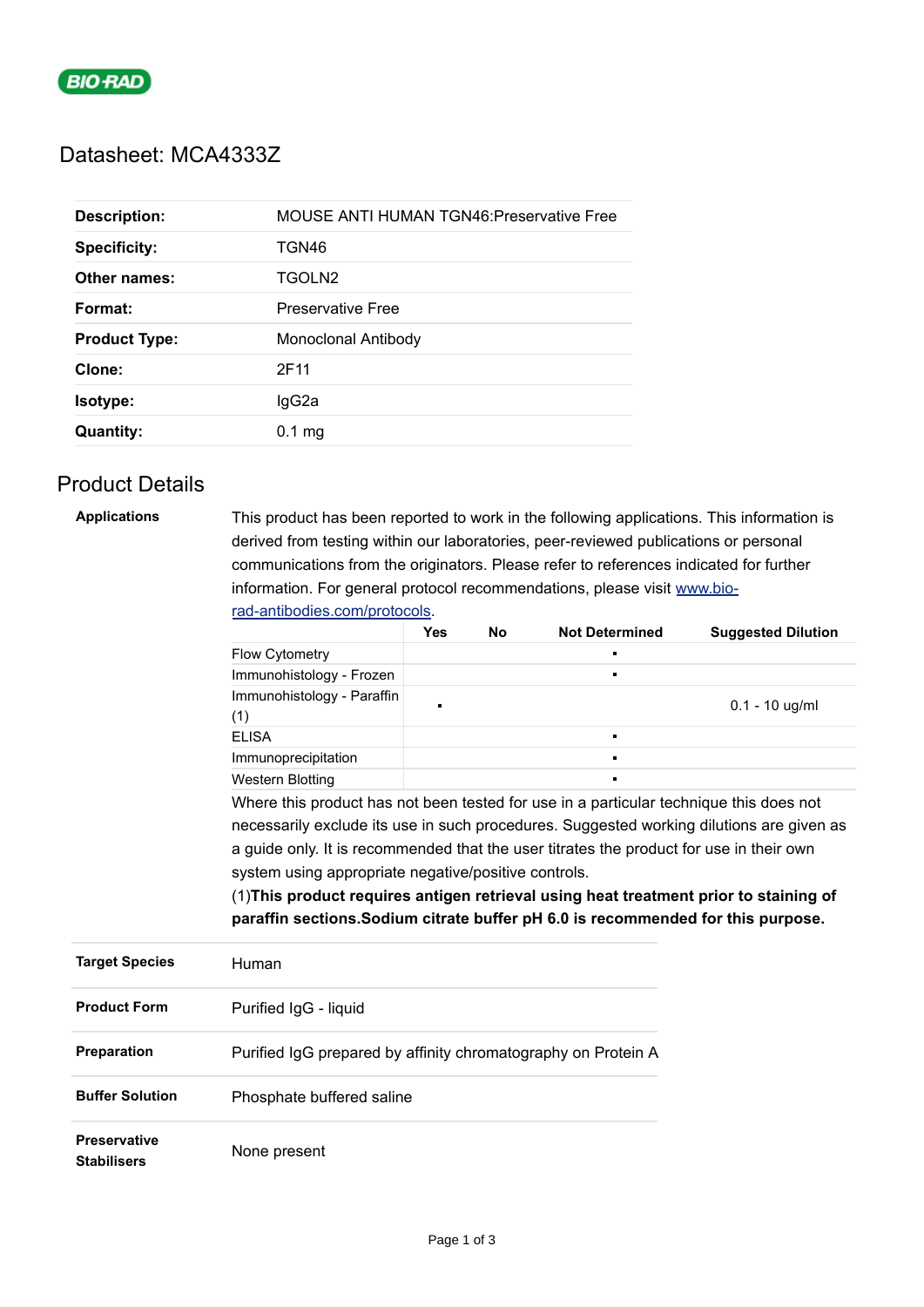| Approx. Protein<br><b>Concentrations</b>       | Ig concentration 0.5 mg/ml                                                                                                                                                                                                                                                                                 |
|------------------------------------------------|------------------------------------------------------------------------------------------------------------------------------------------------------------------------------------------------------------------------------------------------------------------------------------------------------------|
| Immunogen                                      | Recombinant protein with a GST tag corresponding to amino acids 229-328 of human<br><b>TGN46</b>                                                                                                                                                                                                           |
| <b>External Database</b><br>Links              | UniProt:<br>O43493<br><b>Related reagents</b><br><b>Entrez Gene:</b><br>TGOLN <sub>2</sub><br><u> 10618 </u><br><b>Related reagents</b>                                                                                                                                                                    |
| <b>Synonyms</b>                                | TGN46, TGN51                                                                                                                                                                                                                                                                                               |
| <b>RRID</b>                                    | AB_2240560                                                                                                                                                                                                                                                                                                 |
| <b>Fusion Partners</b>                         | Spleen cells from BALB/c mice were fused with cells from the Sp2/0 myeloma cell line.                                                                                                                                                                                                                      |
| <b>Specificity</b>                             | Mouse anti Human TGN46 antibody, clone 2F11 recognizes human Trans-Golgi<br>network integral membrane protein 2, also known as TGN46, TGN38 homolog, TGOLN2<br>or Trans-Golgi network protein TGN51. TGN46 is a 459 amino acid ~100 kDa golgi<br>associated type 1 single pass transmembrane glycoprotein. |
| <b>Storage</b>                                 | Store at -20°C only.<br>Storage in frost-free freezers is not recommended.<br>This product should be stored undiluted. Avoid repeated freezing and thawing as this may<br>denature the antibody. Should this product contain a precipitate we recommend<br>microcentrifugation before use.                 |
| <b>Guarantee</b>                               | 12 months from date of despatch                                                                                                                                                                                                                                                                            |
| <b>Health And Safety</b><br><b>Information</b> | Material Safety Datasheet documentation #10162 available at:<br>10162: https://www.bio-rad-antibodies.com/uploads/MSDS/10162.pdf                                                                                                                                                                           |
| <b>Regulatory</b>                              | For research purposes only                                                                                                                                                                                                                                                                                 |

# Related Products

# **Recommended Secondary Antibodies**

| Goat Anti Mouse IgG (STAR77)                         | <b>HRP</b>              |
|------------------------------------------------------|-------------------------|
| Rabbit Anti Mouse IgG (STAR12)                       | <b>RPE</b>              |
| Rabbit Anti Mouse IgG (STAR8)                        | DyLight <sup>®800</sup> |
| Goat Anti Mouse IgG (STAR76)                         | <b>RPE</b>              |
| Human Anti Mouse IgG2a (HCA037)                      | <b>HRP</b>              |
| Goat Anti Mouse IgG (Fc) (STAR120)                   | FITC, HRP               |
| Goat Anti Mouse IgG IgA IgM (STAR87) Alk. Phos., HRP |                         |